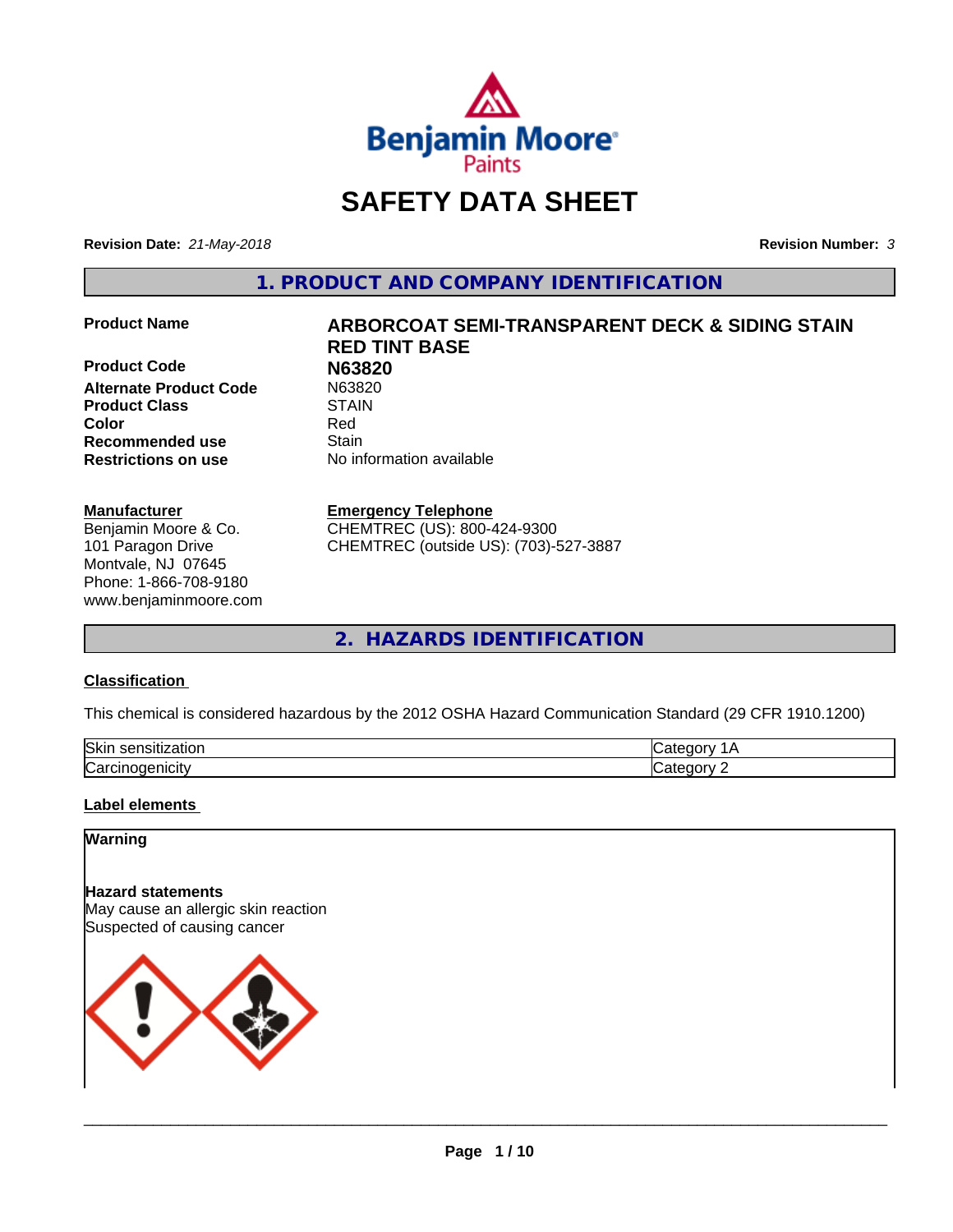**Appearance** liquid **Odor 11** Odor little or no odor

#### **Precautionary Statements - Prevention**

Obtain special instructions before use Do not handle until all safety precautions have been read and understood Use personal protective equipment as required Avoid breathing dust/fume/gas/mist/vapors/spray Contaminated work clothing should not be allowed out of the workplace Wear protective gloves

#### **Precautionary Statements - Response**

IF exposed or concerned: Get medical advice/attention **Skin** IF ON SKIN: Wash with plenty of soap and water

If skin irritation or rash occurs: Get medical advice/attention

Wash contaminated clothing before reuse

#### **Precautionary Statements - Storage**

Store locked up

#### **Precautionary Statements - Disposal**

Dispose of contents/container to an approved waste disposal plant

#### **Hazards not otherwise classified (HNOC)**

Not applicable

#### **Other information**

No information available

| <b>Chemical name</b>                                                                                                                                                                                                    | <b>CAS No.</b> | Weight-% |
|-------------------------------------------------------------------------------------------------------------------------------------------------------------------------------------------------------------------------|----------------|----------|
| Silica, amorphous                                                                                                                                                                                                       | 7631-86-9      | 5        |
| Zinc oxide                                                                                                                                                                                                              | 1314-13-2      | 0.5      |
| Poly(oxy-1,2-ethanediyl),<br>.alpha.-[3-[3-(2H-benzotriazol-2-yl)-5-(1,1-dimeth<br>ylethyl)-4-hydroxyphenyl]-1-oxopropyl]-.omega.-h<br>vdroxy-                                                                          | 104810-48-2    | 0.5      |
| Decanedioic acid,<br>bis(1,2,2,6,6-pentamethyl-4-piperidinyl) ester                                                                                                                                                     | 41556-26-7     | 0.5      |
| Urea, N-(3,4-dichlorophenyl)-N,N-dimethyl-                                                                                                                                                                              | 330-54-1       | 0.5      |
| Poly(oxy-1,2-ethanediyl),<br>.alpha.-[3-[3-(2H-benzotriazol-2-yl)-5-(1,1-dimeth<br>ylethyl)-4-hydroxyphenyl]-1-oxopropyl]-.omega.-[<br>3-[3-(2H-benzotriazol-2-yl)-5-(1,1-dimethylethyl)-<br>4-hydroxyphenyl]-1-oxoprop | 104810-47-1    | 0.5      |
| Sodium C14-C16 olefin sulfonate                                                                                                                                                                                         | 68439-57-6     | 0.5      |
| Carbamic acid, butyl-, 3-iodo-2-propynyl ester                                                                                                                                                                          | 55406-53-6     | 0.5      |
| Cobalt neodecanoate                                                                                                                                                                                                     | 27253-31-2     | 0.5      |

**3. COMPOSITION INFORMATION ON COMPONENTS**

# **4. FIRST AID MEASURES**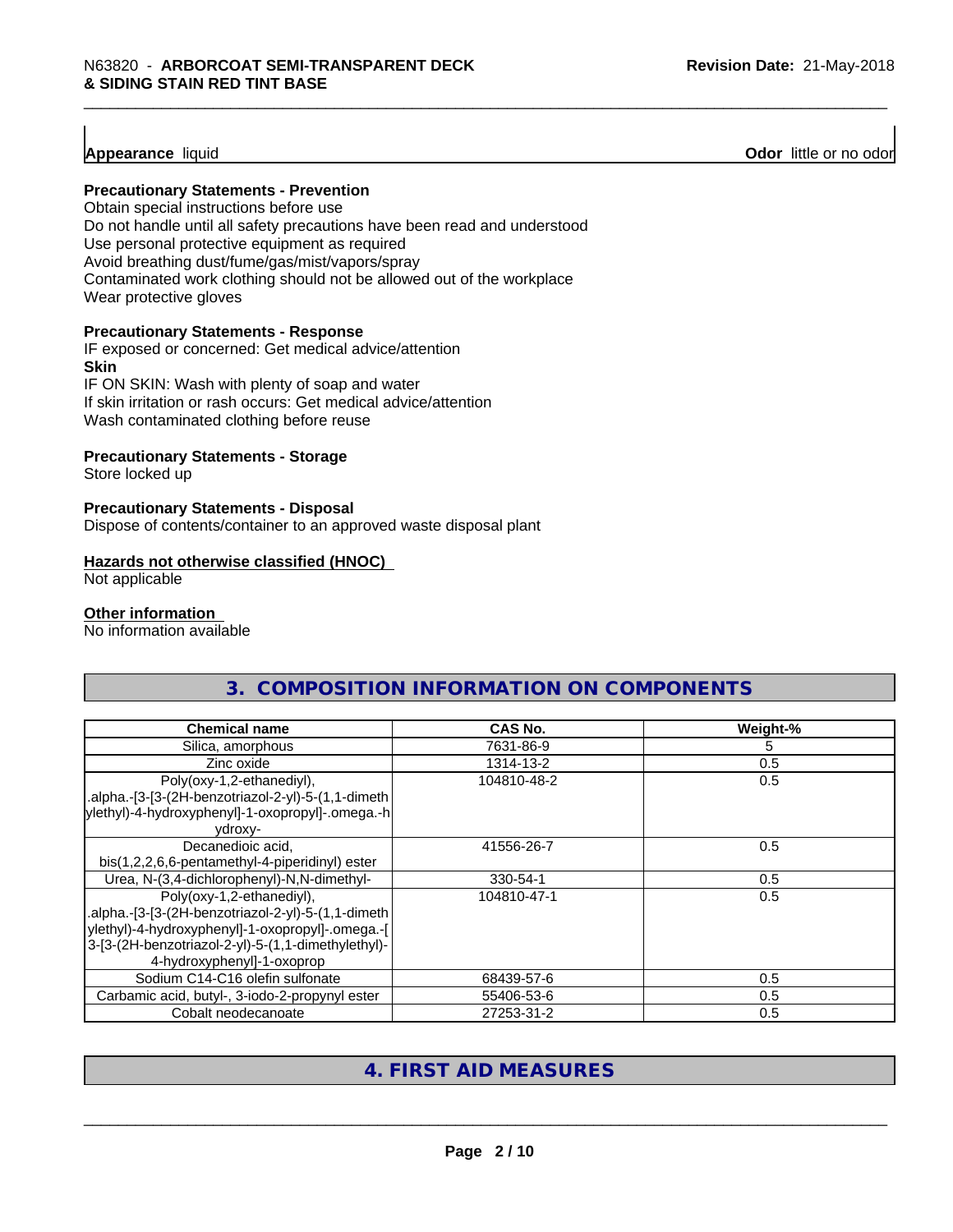| <b>General Advice</b>                            | No hazards which require special first aid measures.                                                                                                                                                                                |  |
|--------------------------------------------------|-------------------------------------------------------------------------------------------------------------------------------------------------------------------------------------------------------------------------------------|--|
| <b>Eye Contact</b>                               | Rinse thoroughly with plenty of water for at least 15 minutes and consult a<br>physician.                                                                                                                                           |  |
| <b>Skin Contact</b>                              | Wash off immediately with soap and plenty of water while removing all<br>contaminated clothes and shoes. If skin irritation persists, call a physician. Wash<br>clothing before reuse. Destroy contaminated articles such as shoes. |  |
| <b>Inhalation</b>                                | Move to fresh air. If symptoms persist, call a physician.                                                                                                                                                                           |  |
| Ingestion                                        | Clean mouth with water and afterwards drink plenty of water. Consult a physician<br>if necessary.                                                                                                                                   |  |
| <b>Most Important</b><br><b>Symptoms/Effects</b> | May cause allergic skin reaction.                                                                                                                                                                                                   |  |
| <b>Notes To Physician</b>                        | Treat symptomatically.                                                                                                                                                                                                              |  |
|                                                  | 5. FIRE-FIGHTING MEASURES                                                                                                                                                                                                           |  |

| <b>Suitable Extinguishing Media</b>                                              | Use extinguishing measures that are appropriate to local<br>circumstances and the surrounding environment.                                   |  |  |
|----------------------------------------------------------------------------------|----------------------------------------------------------------------------------------------------------------------------------------------|--|--|
| <b>Protective Equipment And Precautions For</b><br><b>Firefighters</b>           | As in any fire, wear self-contained breathing apparatus<br>pressure-demand, MSHA/NIOSH (approved or equivalent)<br>and full protective gear. |  |  |
| <b>Specific Hazards Arising From The Chemical</b>                                | Closed containers may rupture if exposed to fire or<br>extreme heat.                                                                         |  |  |
| <b>Sensitivity To Mechanical Impact</b>                                          | No.                                                                                                                                          |  |  |
| <b>Sensitivity To Static Discharge</b>                                           | No.                                                                                                                                          |  |  |
| <b>Flash Point Data</b><br>Flash Point (°F)<br>Flash Point (°C)<br><b>Method</b> | Not applicable<br>Not applicable<br>Not applicable                                                                                           |  |  |
| <b>Flammability Limits In Air</b>                                                |                                                                                                                                              |  |  |
| Lower flammability limit:<br><b>Upper flammability limit:</b>                    | Not applicable<br>Not applicable                                                                                                             |  |  |
| <b>NFPA</b><br>Health: 1<br><b>Flammability: 0</b>                               | <b>Instability: 0</b><br><b>Special: Not Applicable</b>                                                                                      |  |  |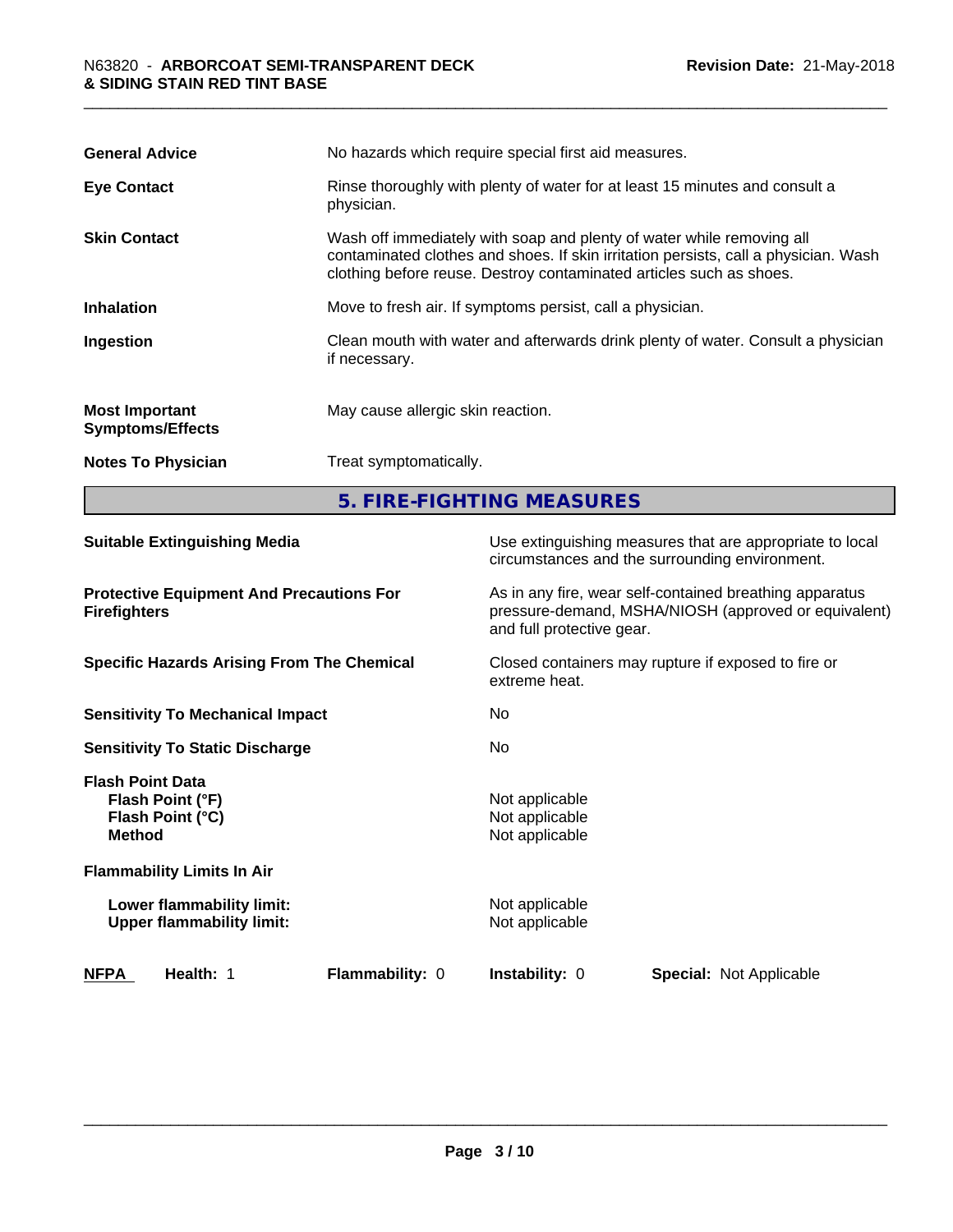#### **NFPA Legend**

- 0 Not Hazardous
- 1 Slightly
- 2 Moderate
- 3 High
- 4 Severe

*The ratings assigned are only suggested ratings, the contractor/employer has ultimate responsibilities for NFPA ratings where this system is used.*

*Additional information regarding the NFPA rating system is available from the National Fire Protection Agency (NFPA) at www.nfpa.org.*

### **6. ACCIDENTAL RELEASE MEASURES**

| <b>Personal Precautions</b>      | Avoid contact with skin, eyes and clothing. Ensure adequate ventilation.                                                                                                         |
|----------------------------------|----------------------------------------------------------------------------------------------------------------------------------------------------------------------------------|
| <b>Other Information</b>         | Prevent further leakage or spillage if safe to do so.                                                                                                                            |
| <b>Environmental precautions</b> | See Section 12 for additional Ecological Information.                                                                                                                            |
| <b>Methods For Clean-Up</b>      | Soak up with inert absorbent material. Sweep up and shovel into suitable<br>containers for disposal.                                                                             |
|                                  | 7. HANDLING AND STORAGE                                                                                                                                                          |
| <b>Handling</b>                  | Avoid contact with skin, eyes and clothing. Avoid breathing vapors, spray mists or<br>sanding dust. In case of insufficient ventilation, wear suitable respiratory<br>equipment. |
| <b>Storage</b>                   | Keep container tightly closed. Keep out of the reach of children.                                                                                                                |
| <b>Incompatible Materials</b>    | No information available                                                                                                                                                         |

# **8. EXPOSURE CONTROLS/PERSONAL PROTECTION**

#### **Exposure Limits**

| <b>Chemical name</b>                       | <b>ACGIH TLV</b>          | <b>OSHA PEL</b>           |
|--------------------------------------------|---------------------------|---------------------------|
| Silica, amorphous                          | N/E                       | 20 mppcf - TWA            |
|                                            |                           |                           |
| Zinc oxide                                 | 2 mg/m <sup>3</sup> - TWA | 5 mg/m <sup>3</sup> - TWA |
|                                            | 10 mg/m $3$ - STEL        | 15 mg/m $^3$ - TWA        |
| Urea, N-(3,4-dichlorophenyl)-N,N-dimethyl- | 10 mg/m $3$ - TWA         | N/E                       |

#### **Legend**

ACGIH - American Conference of Governmental Industrial Hygienists Exposure Limits OSHA - Occupational Safety & Health Administration Exposure Limits N/E - Not Established

**Engineering Measures** Ensure adequate ventilation, especially in confined areas.

### **Personal Protective Equipment**

| <b>Eye/Face Protection</b>    | Safety glasses with side-shields.                                        |
|-------------------------------|--------------------------------------------------------------------------|
| <b>Skin Protection</b>        | Protective gloves and impervious clothing.                               |
| <b>Respiratory Protection</b> | In case of insufficient ventilation wear suitable respiratory equipment. |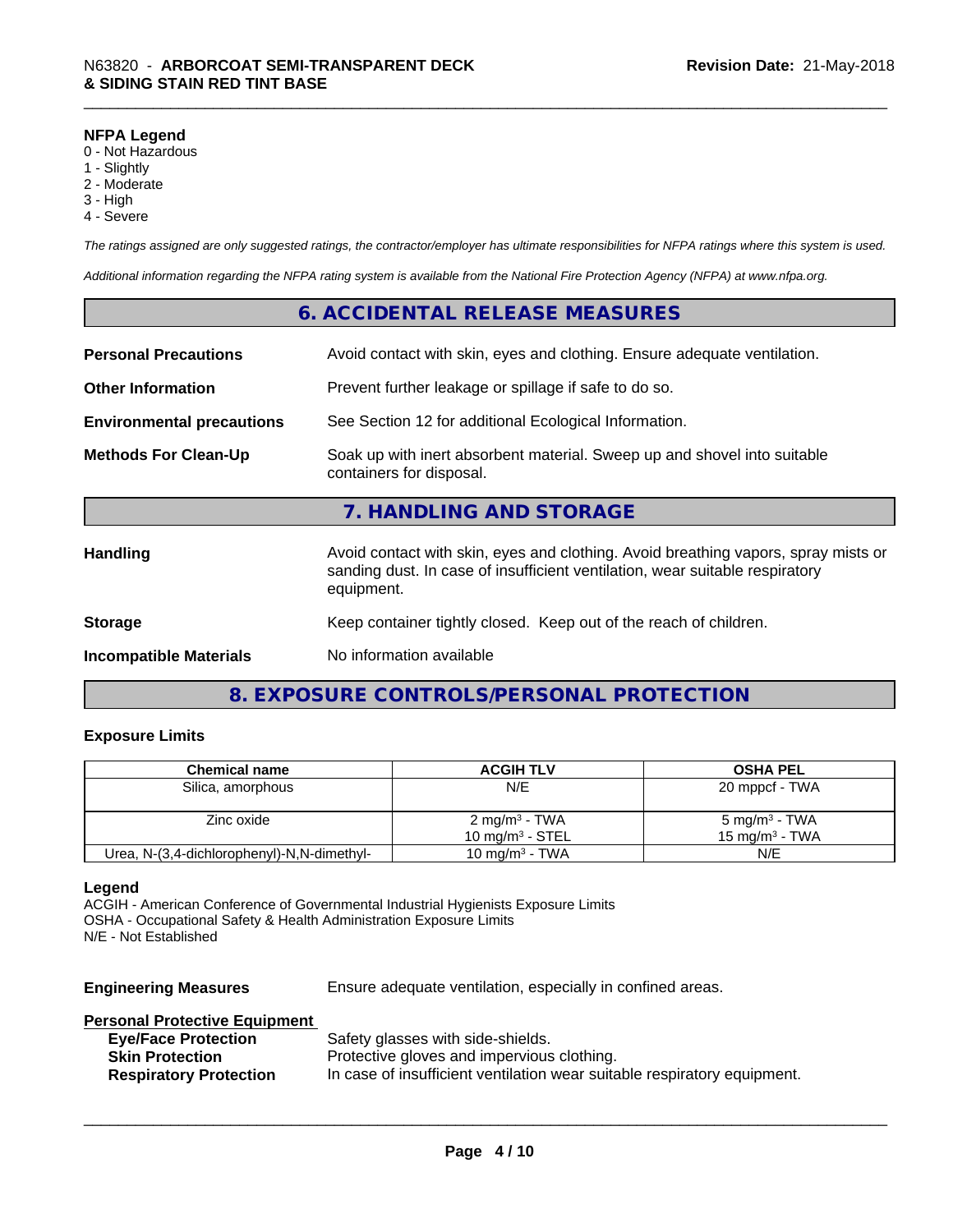**Hygiene Measures** Avoid contact with skin, eyes and clothing. Remove and wash contaminated clothing before re-use. Wash thoroughly after handling.

### **9. PHYSICAL AND CHEMICAL PROPERTIES**

**Appearance** liquid **Odor** little or no odor **Odor Threshold**<br> **Density (Ibs/gal)**<br> **Density (Ibs/gal)**<br> **No information available**<br>  $8.4 - 8.7$ **Density (lbs/gal)** 8.4 - 8.7<br> **Specific Gravity** 8.4 - 8.7 **Specific Gravity pH**<br>
Viscosity (cps) The Contract of the Contract of the Viscosity (cps) and Viscosity (cps) **Solubility(ies)** No information available **Water solubility Mater Solubility**<br> **Evaporation Rate** Mate No information available **Vapor pressure @20 °C (kPa)** No information available **Vapor density Vapor density No information available Wt. % Solids** 25 - 35 **Vol. % Solids** 20 - 30 **Wt. % Volatiles** 65 - 75 **Vol. % Volatiles** 70 - 80 **VOC Regulatory Limit (g/L)** < 100 **Boiling Point (°F) Boiling Point (°C)** 100 **Freezing Point (°F)** 32 **Freezing Point (°C)** 0 **Flash Point (°F)**<br> **Flash Point (°C)**<br> **Flash Point (°C)**<br> **C Flash Point (°C) Method** Not applicable **Flammability (solid, gas)** Not applicable<br> **Upper flammability limit:** Not applicable **Upper flammability limit:**<br> **Lower flammability limit:**<br>
Not applicable<br>
Not applicable **Lower flammability limit: Autoignition Temperature (°F)** No information available **Autoignition Temperature (°C)** No information available **Decomposition Temperature (°F)** No information available **Decomposition Temperature (°C)** No information available<br> **Partition coefficient Partition available** 

**Viscosity (cps)** No information available **Evaporation Rate** No information available **No information available** 

# **10. STABILITY AND REACTIVITY**

| <b>Reactivity</b>                         | Not Applicable                           |
|-------------------------------------------|------------------------------------------|
| <b>Chemical Stability</b>                 | Stable under normal conditions.          |
| <b>Conditions to avoid</b>                | Prevent from freezing.                   |
| <b>Incompatible Materials</b>             | No materials to be especially mentioned. |
| <b>Hazardous Decomposition Products</b>   | None under normal use.                   |
| <b>Possibility of hazardous reactions</b> | None under normal conditions of use.     |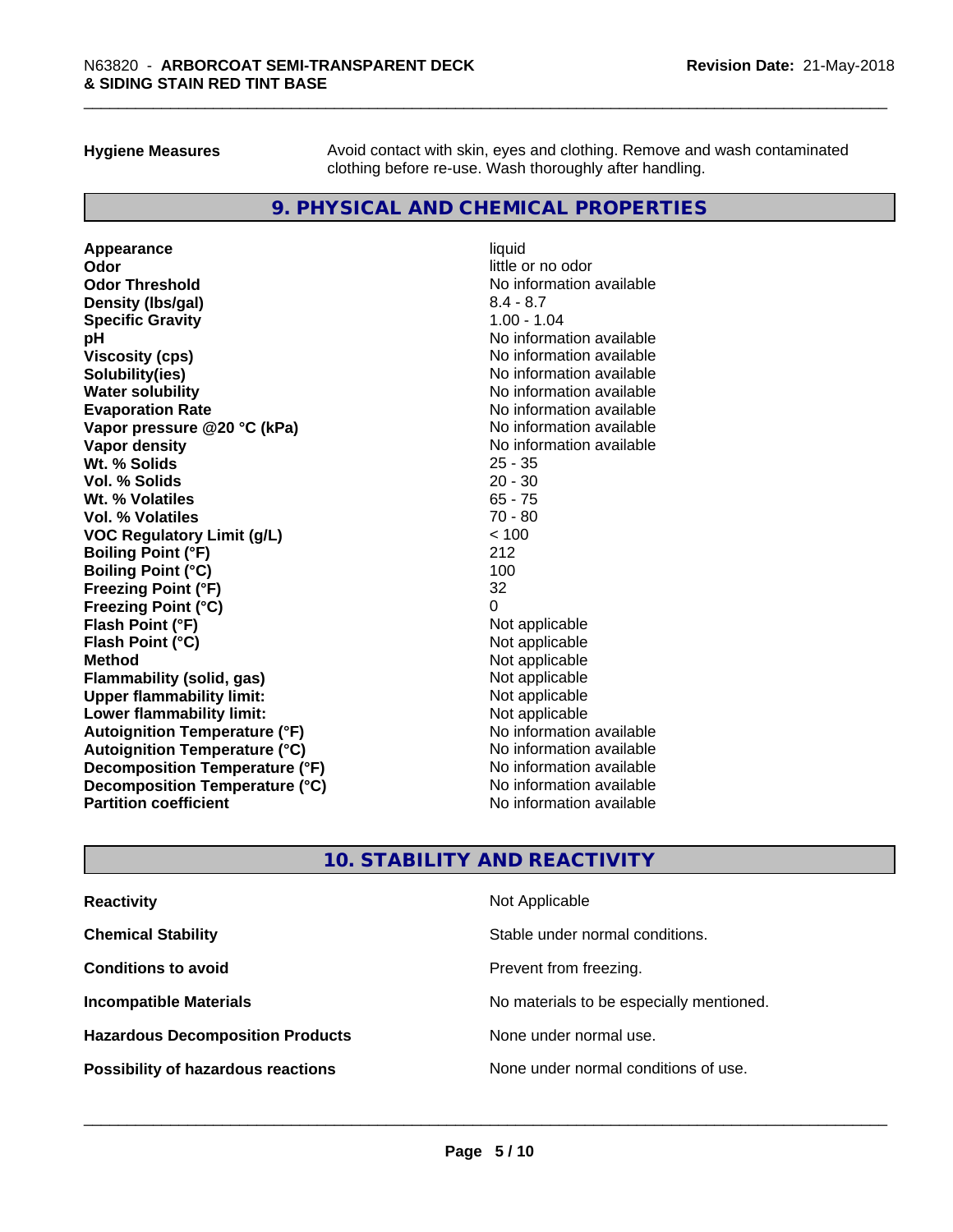# **11. TOXICOLOGICAL INFORMATION**

| <b>Product Information</b>                                                                                                                                                                                                                                                                                                                                                                                              |                                                                                                                                                                                                                                                                                                                                                                                                                                                                                                                                                                                                                                                                             |
|-------------------------------------------------------------------------------------------------------------------------------------------------------------------------------------------------------------------------------------------------------------------------------------------------------------------------------------------------------------------------------------------------------------------------|-----------------------------------------------------------------------------------------------------------------------------------------------------------------------------------------------------------------------------------------------------------------------------------------------------------------------------------------------------------------------------------------------------------------------------------------------------------------------------------------------------------------------------------------------------------------------------------------------------------------------------------------------------------------------------|
| Information on likely routes of exposure                                                                                                                                                                                                                                                                                                                                                                                |                                                                                                                                                                                                                                                                                                                                                                                                                                                                                                                                                                                                                                                                             |
| <b>Principal Routes of Exposure</b>                                                                                                                                                                                                                                                                                                                                                                                     | Eye contact, skin contact and inhalation.                                                                                                                                                                                                                                                                                                                                                                                                                                                                                                                                                                                                                                   |
| <b>Acute Toxicity</b>                                                                                                                                                                                                                                                                                                                                                                                                   |                                                                                                                                                                                                                                                                                                                                                                                                                                                                                                                                                                                                                                                                             |
| <b>Product Information</b>                                                                                                                                                                                                                                                                                                                                                                                              | No information available                                                                                                                                                                                                                                                                                                                                                                                                                                                                                                                                                                                                                                                    |
|                                                                                                                                                                                                                                                                                                                                                                                                                         | Symptoms related to the physical, chemical and toxicological characteristics                                                                                                                                                                                                                                                                                                                                                                                                                                                                                                                                                                                                |
| <b>Symptoms</b>                                                                                                                                                                                                                                                                                                                                                                                                         | No information available                                                                                                                                                                                                                                                                                                                                                                                                                                                                                                                                                                                                                                                    |
|                                                                                                                                                                                                                                                                                                                                                                                                                         | Delayed and immediate effects as well as chronic effects from short and long-term exposure                                                                                                                                                                                                                                                                                                                                                                                                                                                                                                                                                                                  |
| Eye contact<br><b>Skin contact</b><br><b>Inhalation</b><br>Ingestion<br><b>Sensitization</b><br><b>Neurological Effects</b><br><b>Mutagenic Effects</b><br><b>Reproductive Effects</b><br><b>Developmental Effects</b><br><b>Target organ effects</b><br><b>STOT - single exposure</b><br><b>STOT - repeated exposure</b><br>Other adverse effects<br><b>Aspiration Hazard</b><br><b>Numerical measures of toxicity</b> | May cause slight irritation.<br>Substance may cause slight skin irritation. Prolonged or repeated contact may dry<br>skin and cause irritation.<br>May cause irritation of respiratory tract.<br>Ingestion may cause gastrointestinal irritation, nausea, vomiting and diarrhea.<br>May cause an allergic skin reaction<br>No information available.<br>No information available.<br>No information available.<br>No information available.<br>No information available.<br>No information available.<br>No information available.<br>No information available.<br>No information available<br>The following values are calculated based on chapter 3.1 of the GHS document |
| <b>ATEmix (oral)</b><br><b>ATEmix (dermal)</b><br><b>ATEmix (inhalation-dust/mist)</b>                                                                                                                                                                                                                                                                                                                                  | 369010<br>147604<br>447 mg/L                                                                                                                                                                                                                                                                                                                                                                                                                                                                                                                                                                                                                                                |
| <b>Component Information</b>                                                                                                                                                                                                                                                                                                                                                                                            |                                                                                                                                                                                                                                                                                                                                                                                                                                                                                                                                                                                                                                                                             |
| Silica, amorphous<br>LD50 Oral: > 5000 mg/kg (Rat)<br>LD50 Dermal: 2,000 mg/kg (Rabbit)<br>LC50 Inhalation (Dust): $> 2$ mg/L<br>Zinc oxide<br>LD50 Oral: 5000 mg/kg (Rat)<br>LC50 Inhalation (Dust): $> 5700$ mg/m <sup>3</sup> (Rat, 4 hr.)<br>Poly(oxy-1,2-ethanediyl),                                                                                                                                              | .alpha.-[3-[3-(2H-benzotriazol-2-yl)-5-(1,1-dimethylethyl)-4-hydroxyphenyl]-1-oxopropyl]-.omega.-hydroxy-                                                                                                                                                                                                                                                                                                                                                                                                                                                                                                                                                                   |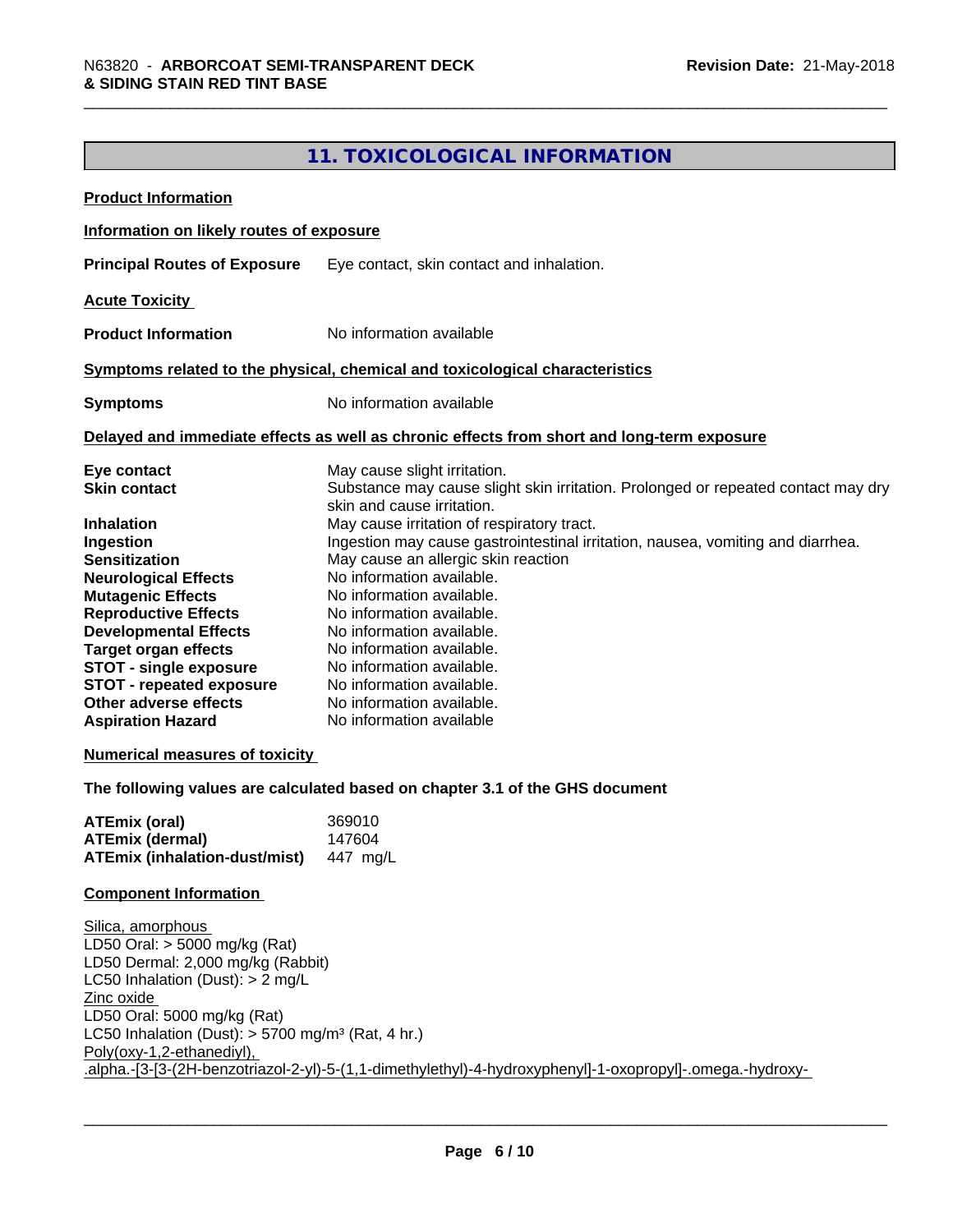Sensitization May cause sensitization by skin contact Decanedioic acid, bis(1,2,2,6,6-pentamethyl-4-piperidinyl) ester Sensitization May cause sensitization by skin contact Urea, N-(3,4-dichlorophenyl)-N,N-dimethyl- LD50 Oral: 1017 mg/kg (Rat) LD50 Dermal: > 5000 mg/kg (Rat) Poly(oxy-1,2-ethanediyl), .alpha.-[3-[3-(2H-benzotriazol-2-yl)-5-(1,1-dimethylethyl)-4-hydroxyphenyl]-1-oxopropyl]-.omega.-[3-[3-(2H-benzotriaz ol-2-yl)-5-(1,1-dimethylethyl)-4-hydroxyphenyl]-1-oxoprop Sensitization May cause sensitization by skin contact Cobalt neodecanoate LD50 Oral: 3900 mg/kg (Rat)

#### **Carcinogenicity**

*The information below indicateswhether each agency has listed any ingredient as a carcinogen:.*

| <b>Chemical name</b> | <b>IARC</b>          | <b>NTP</b> | OSHA   |
|----------------------|----------------------|------------|--------|
|                      | Possible Human<br>2B |            | Listed |
| Cobalt neodecanoate  | Carcinoɑen           |            |        |

• Cobalt and cobalt compounds are listed as possible human carcinogens by IARC (2B). However, there is inadequate evidence of the carcinogenicity of cobalt and cobalt compounds in humans.

#### **Legend**

IARC - International Agency for Research on Cancer NTP - National Toxicity Program OSHA - Occupational Safety & Health Administration

**12. ECOLOGICAL INFORMATION**

#### **Ecotoxicity Effects**

The environmental impact of this product has not been fully investigated.

#### **Product Information**

#### **Acute Toxicity to Fish**

No information available

#### **Acute Toxicity to Aquatic Invertebrates**

No information available

#### **Acute Toxicity to Aquatic Plants** No information available

# **Persistence / Degradability**

No information available.

#### **Bioaccumulation**

No information available.

#### **Mobility in Environmental Media**

No information available.

#### **Ozone**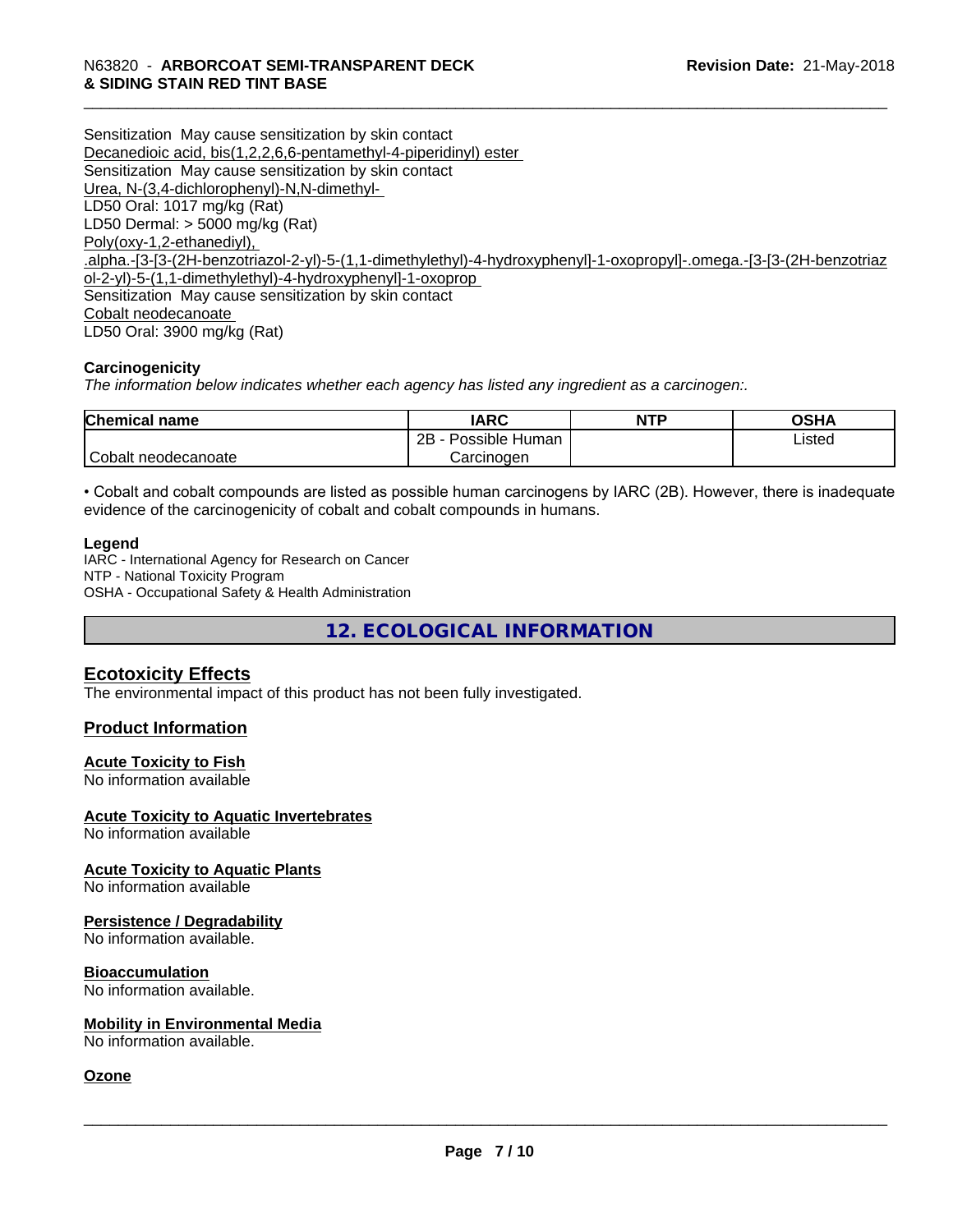No information available

#### **Component Information**

#### **Acute Toxicity to Fish**

Urea, N-(3,4-dichlorophenyl)-N,N-dimethyl- LC50: 3.5 mg/L (Rainbow Trout - 96 hr.) Carbamic acid, butyl-, 3-iodo-2-propynyl ester LC50: 230 µg/L (Bluegill sunfish - 96 hr.)

# **Acute Toxicity to Aquatic Invertebrates**

No information available

#### **Acute Toxicity to Aquatic Plants**

No information available

|                                                                                                                                                                            | 13. DISPOSAL CONSIDERATIONS                                                                                                                                                                                               |  |  |
|----------------------------------------------------------------------------------------------------------------------------------------------------------------------------|---------------------------------------------------------------------------------------------------------------------------------------------------------------------------------------------------------------------------|--|--|
| <b>Waste Disposal Method</b>                                                                                                                                               | Dispose of in accordance with federal, state, and local regulations. Local<br>requirements may vary, consult your sanitation department or state-designated<br>environmental protection agency for more disposal options. |  |  |
|                                                                                                                                                                            | 14. TRANSPORT INFORMATION                                                                                                                                                                                                 |  |  |
| <b>DOT</b>                                                                                                                                                                 | Not regulated                                                                                                                                                                                                             |  |  |
| <b>ICAO / IATA</b>                                                                                                                                                         | Not regulated                                                                                                                                                                                                             |  |  |
| <b>IMDG/IMO</b>                                                                                                                                                            | Not regulated                                                                                                                                                                                                             |  |  |
|                                                                                                                                                                            | <b>15. REGULATORY INFORMATION</b>                                                                                                                                                                                         |  |  |
| <b>International Inventories</b>                                                                                                                                           |                                                                                                                                                                                                                           |  |  |
| <b>TSCA: United States</b><br><b>DSL: Canada</b>                                                                                                                           | Yes - All components are listed or exempt.<br>Yes - All components are listed or exempt.                                                                                                                                  |  |  |
| <b>Federal Regulations</b>                                                                                                                                                 |                                                                                                                                                                                                                           |  |  |
| SARA 311/312 hazardous categorization<br>Acute health hazard<br><b>Chronic Health Hazard</b><br>Fire hazard<br>Sudden release of pressure hazard<br><b>Reactive Hazard</b> | Yes<br>Yes<br>No.<br>No<br>No                                                                                                                                                                                             |  |  |

#### **SARA 313**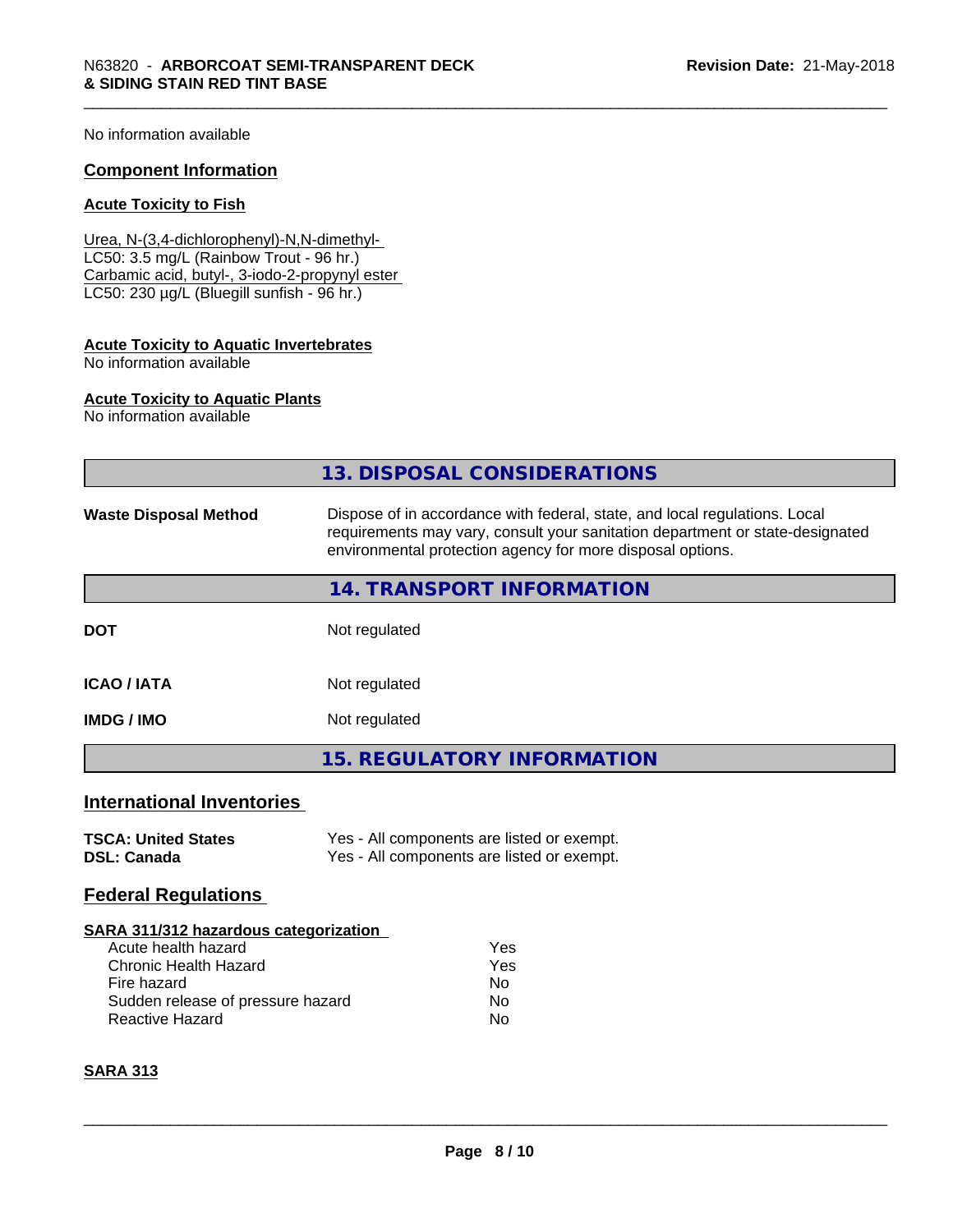Section 313 of Title III of the Superfund Amendments and Reauthorization Act of 1986 (SARA). This product contains a chemical or chemicals which are subject to the reporting requirements of the Act and Title 40 of the Code of Federal Regulations, Part 372:

*None*

#### **Clean Air Act,Section 112 Hazardous Air Pollutants (HAPs) (see 40 CFR 61)**

This product contains the following HAPs:

*None*

### **US State Regulations**

#### **California Proposition 65**

**AVIMARNING:** Cancer and Reproductive Harm– www.P65warnings.ca.gov

#### **State Right-to-Know**

| <b>Chemical name</b>                 | <b>Massachusetts</b> | <b>New Jersey</b> | Pennsylvania |
|--------------------------------------|----------------------|-------------------|--------------|
| Silica, amorphous                    |                      |                   |              |
| Zinc oxide                           |                      |                   |              |
| Urea.                                |                      |                   |              |
| N-(3,4-dichlorophenyl)-N,N-dimethyl- |                      |                   |              |
| Carbamic acid, butyl-,               |                      |                   |              |
| 3-iodo-2-propynyl ester              |                      |                   |              |

#### **Legend**

X - Listed

| <b>16. OTHER INFORMATION</b> |  |
|------------------------------|--|
|------------------------------|--|

| HMIS -              | Health: $1^*$                                      | <b>Flammability: 0</b>                                                     | <b>Reactivity: 0</b> | $PPE: -$                                                                                                                                      |
|---------------------|----------------------------------------------------|----------------------------------------------------------------------------|----------------------|-----------------------------------------------------------------------------------------------------------------------------------------------|
| <b>HMIS Legend</b>  |                                                    |                                                                            |                      |                                                                                                                                               |
| 0 - Minimal Hazard  |                                                    |                                                                            |                      |                                                                                                                                               |
| 1 - Slight Hazard   |                                                    |                                                                            |                      |                                                                                                                                               |
| 2 - Moderate Hazard |                                                    |                                                                            |                      |                                                                                                                                               |
| 3 - Serious Hazard  |                                                    |                                                                            |                      |                                                                                                                                               |
| 4 - Severe Hazard   |                                                    |                                                                            |                      |                                                                                                                                               |
| * - Chronic Hazard  |                                                    |                                                                            |                      |                                                                                                                                               |
|                     |                                                    | X - Consult your supervisor or S.O.P. for "Special" handling instructions. |                      |                                                                                                                                               |
|                     | present under the actual normal conditions of use. |                                                                            |                      | Note: The PPE rating has intentionally been left blank. Choose appropriate PPE that will protect employees from the hazards the material will |
|                     |                                                    |                                                                            |                      |                                                                                                                                               |

*Caution: HMISÒ ratings are based on a 0-4 rating scale, with 0 representing minimal hazards or risks, and 4 representing significant hazards or risks. Although HMISÒ ratings are not required on MSDSs under 29 CFR 1910.1200, the preparer, has chosen to provide them. HMISÒ ratings are to be used only in conjunction with a fully implemented HMISÒ program by workers who have received appropriate HMISÒ training. HMISÒ is a registered trade and service mark of the NPCA. HMISÒ materials may be purchased exclusively from J. J. Keller (800) 327-6868.*

 **WARNING!** If you scrape, sand, or remove old paint, you may release lead dust. LEAD IS TOXIC. EXPOSURE TO